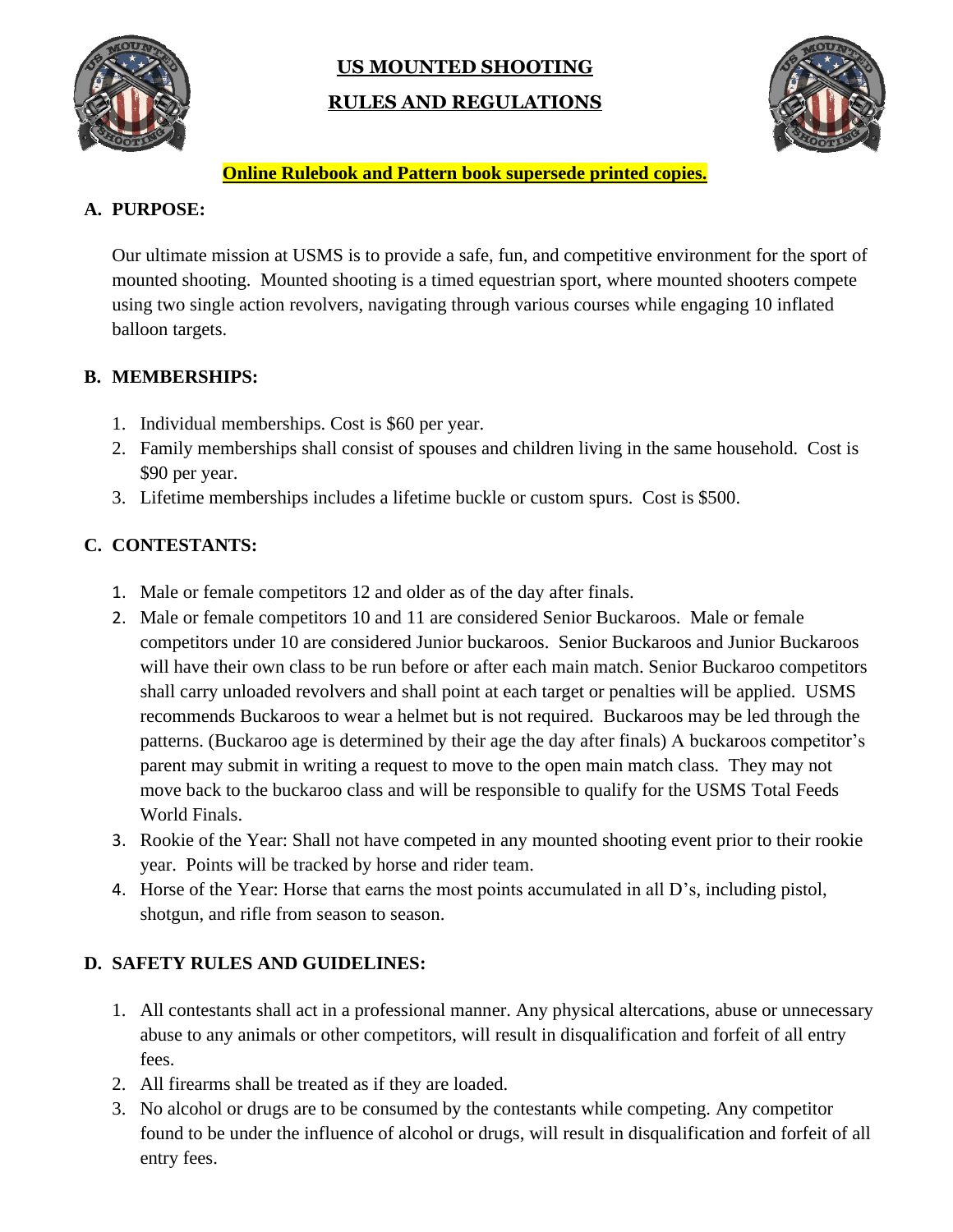- 4. Contestants must enter and exit the arena at a slow and in control manner.
- 5. Contestants are expected to compete within their capabilities and control their firearms muzzle at all times.
- 6. Contestants are only allowed 5 rounds in each revolver.
- 7. Contestants shall only use match provided ammo that is certified by USMS.
- 8. No contestants are allowed in the announcer booth after the match is started. Only exception is appeal panel and workers.
- 9. All contestants assume responsibility for participation in these events.
- 10. Contestants are responsible for their dogs. Dogs must be on a leash at all times. No contestant shall bring an aggressive dog. Contestant will be disqualified and shall leave the property if their dog is involved in any incident to include but not limited to fighting, biting, or destroying property. Owner of dog will be held liable for any damage and will forfeit all fees.
- 11. All guns shall be kept unloaded until entering the designated loaded area. Any competitor found with shells in their gun outside the designated loaded area, will be disqualified from the event and forfeit all fees.

# **E. BUCKAROOS:**

- 1. A mandatory safety meeting with ALL Buckaroo competitors, Buckaroo Director (when available) and Range Master shall be held prior to start of the first Buckaroo course.
- 2. A noncompeting horse may be used at the discretion of the Range Master to show the Buckaroos how to engage the course.
- 3. Additional spotters may be in the arena but the Range Master is the only one who can assess penalties.
- 4. The Range Master may place additional marker cones in the arena to direct the Buckaroos in a certain direction and path for the particular course. If additional markers are used, they should be 16-18' away from the original target pole.
- 5. Buckaroos shall not be allowed to ride in tandem with anyone in competition during a USMS sanctioned event. Buckaroos must be able to ride the horse on their own, or with lead line assistance.
- 6. Lead line Buckaroos shall not be allowed at USMS corporate events unless approved in advance by the match director.

**Junior Buckaroos** shall engage the course as prescribed in the rule book. They may wear guns/holsters or address the targets. If a Junior Buckaroo chooses to wear guns/holsters, they will be scored as Senior Buckaroos.

**Senior Buckaroos** shall engage the course as prescribed in the rule book. All Senior Buckaroos shall wear holsters and use either non-firing replica or unloaded competition firearms. All Senior Buckaroos shall ride to, aim at all targets, and change guns.

a) Missed or hit targets. This is a non-appealable call. No appeal will be heard and no score adjusted.

# **BUCKAROO SHOOTING**

- 1. Senior Buckaroos shall shoot from a standing, stationary position.
- 2. The Range Master will stand near the Senior Buckaroos when each shot is fired to ensure the safety of both the Buckaroos as well as those watching in the immediate area.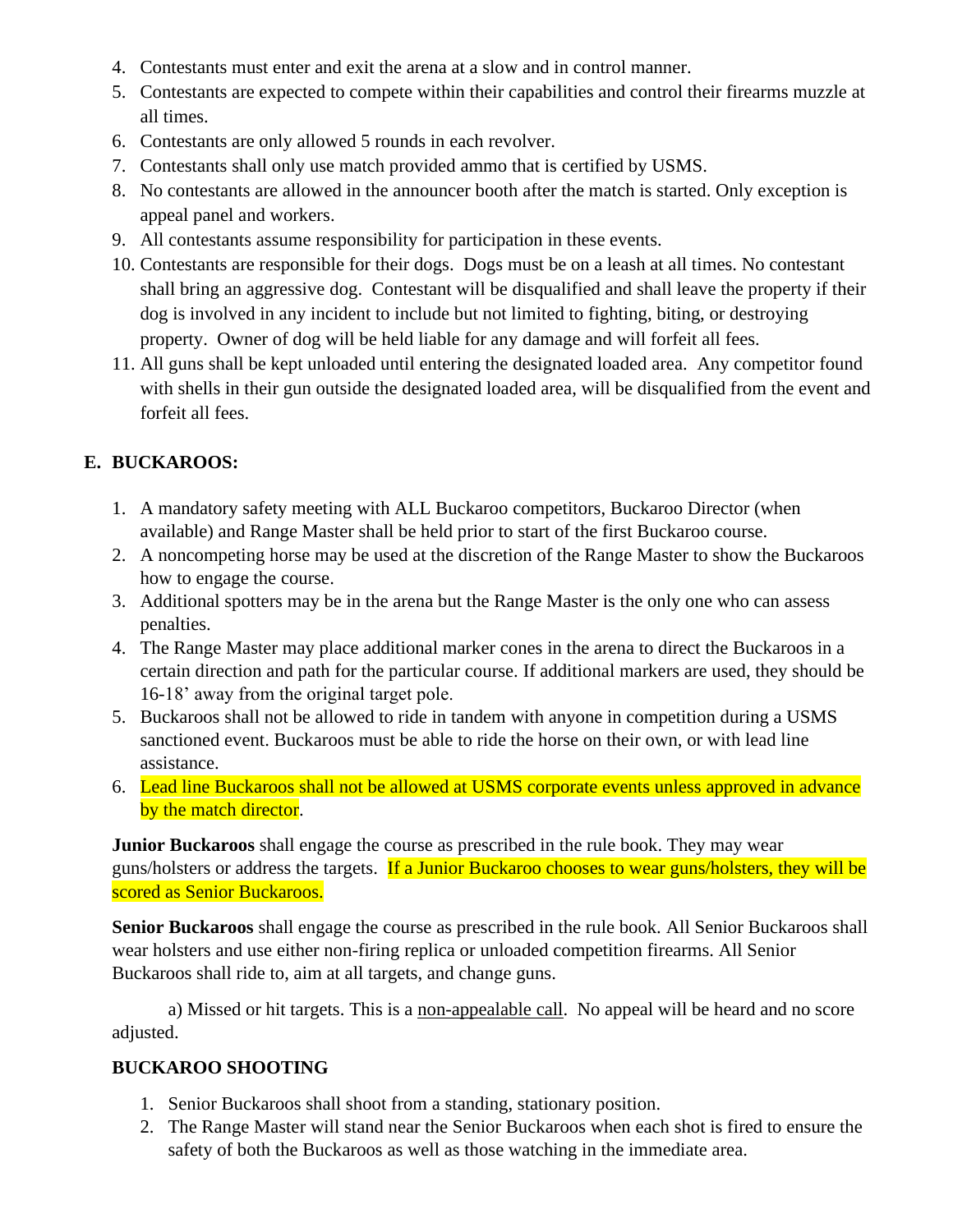- 3. All Senior Buckaroos shall wear hearing and eye protection when ground shooting. Any Buckaroo that arrives without hearing and eye protection shall receive 60 seconds in penalties.
- 4. Senior Buckaroos will be given a 5 second penalty for all missed targets.
- 5. A minimum of a 5 target "stage" will be used for ground shooting at each event.
- 6. The Range Master shall be responsible to oversee the Buckaroo for loading the firearm, and ensuring the Buckaroo safely unloads the firearm at the end of the stage. If the Buckaroo does not want to load and unload the firearm a parent, guardian, or Range Master may assist.
- 7. In the event the parent and/or guardian or Buckaroo has an accidental discharge while loading the Buckaroos firearm or while handling the firearm prior to shooting, that Buckaroo shall receive 60 seconds in penalties.
- 8. Senior Buckaroos shall never carry a loaded firearm out of the designated shooting area. If a Buckaroo carries a loaded firearm out of the designated shooting area, they shall receive 60 seconds in penalties.
- 9. Buckaroos shall not shoot while mounted in any USMS sanctioned event. 10. Junior Buckaroos shall not ground shoot at any USMS sanctioned event.

# **F. PENALITIES:**

Qualified Run defined: A competitor who maneuvers the course and shoots all targets in under 60 seconds with no penalties or procedurals.

- 1. Missed target 5 seconds
	- a. If a competitor hits two targets with one shot, the other target does not have to be engaged. The extra round may be used to engage another target; however, targets must be engaged in proper order. If a target is broken by nature, it shall be engaged as normal and will be considered a hit. If a competitor knocks over a target and as a result the balloon pops, it shall be considered a miss.
	- b. Any target that has been engaged and is broken by nature or unknown source shall be considered a hit if broken prior to crossing the timeline.
- 2. Overturned gate pole or automated target inflator 5 seconds
- 3. Overturned barrel 5 seconds
- 4. Dropped gun during the course 5 seconds per gun
- 5. Entering arena without a cowboy hat/helmet when required 5 seconds
	- a. No penalty if hat comes off before or after the timer.
	- b. If hat comes off rider and breaks the timer while engaging the course 60 seconds
	- c. Any rider that intentionally knocks their hat off before the timer  $-60$  seconds
- 6. Discharge firearm before timer 5 seconds
- 7. Two guns unholstered at one time 5 seconds
	- a. Competitor may holster and reholster during the course but shall only have one pistol out at a time.
- 8. Procedural 10 seconds (Only one procedural per stage)
	- 1. Failure to round the random barrel or the rundown barrel
	- 2. Failure to go through the gate
	- 3. Failure to follow the prescribed pattern
	- 4. Failure to engage targets in the proper order
	- 5. Failure to engage all the correct targets or gates before rounding the random barrel
- 9. Breaking time line without completing the course 60 seconds
- 10. Any dismount while engaging the course 60 seconds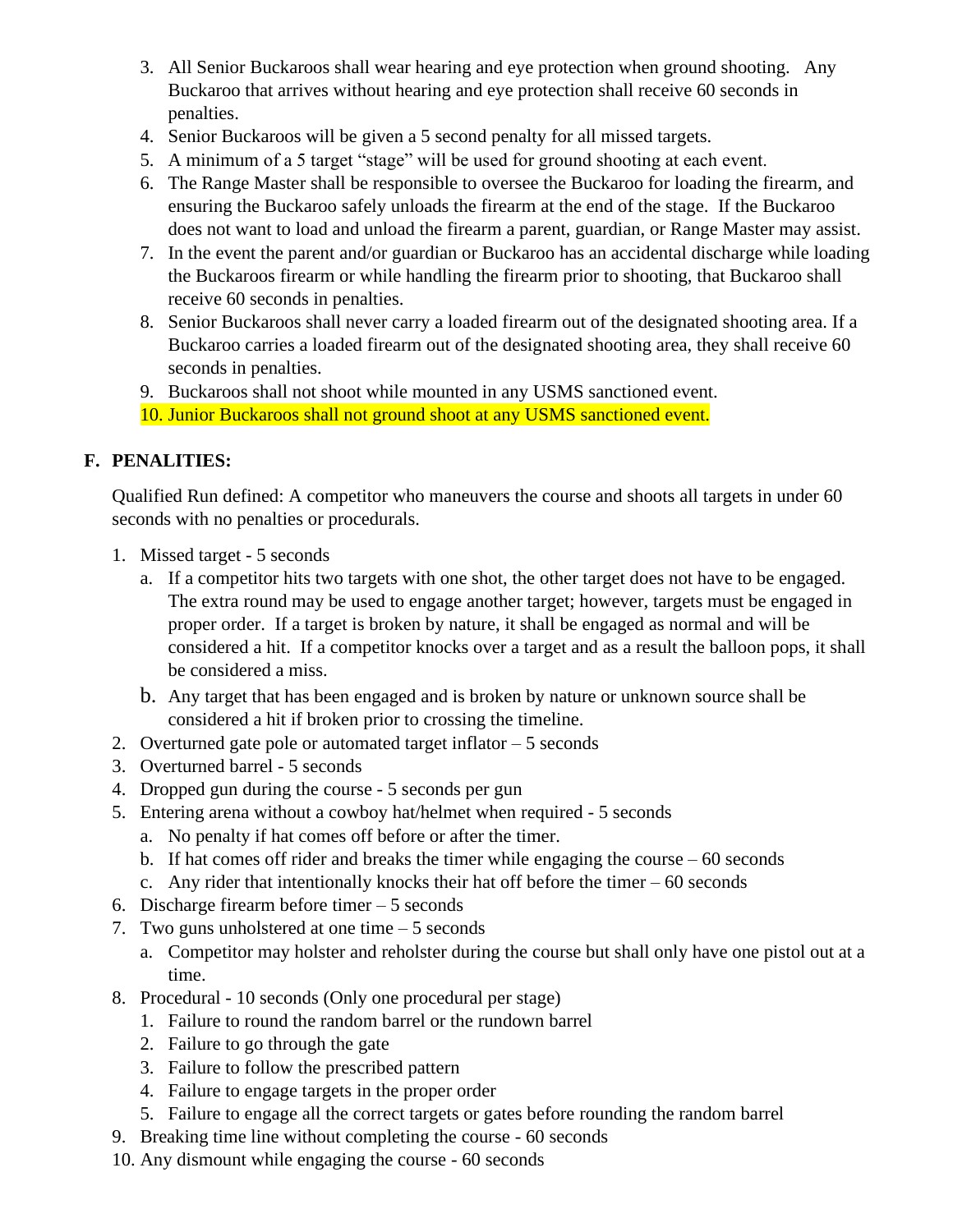- 11. More than 5 rounds per gun 60 seconds
- 12. Failure to follow dress code 60 seconds
- 13. Any run over 60 seconds shall be considered an unqualified run
- 14. Showboating, gun twirling, acting unsafe 60 seconds
- 15. Shotgun contestants must either have the external hammers halfcocked or the safety on prior to entering the course - 60 seconds

16. Shotgun/Rifle – not shooting across your body or using two hands – 10 seconds

- 17. Safety Rule Violations Disqualification
- 18. Safety Guideline Violations 60 seconds

19. Accidental discharge outside the arena – 60 seconds on the current stage

### **G. FIREARMS:**

- 1. Pistol:
	- a. Single action long Colt .45 caliber revolver pistols only.
	- b. Fixed blade sites only, no adjustable sites.
- 2. Shotgun:
	- a. Any legal gauge double barrel, single action, break over shotgun.
	- b. Barrel length shall be at least 18 inches and overall length at least 26 inches.
	- c. Shotgun scabbard shall be made out of leather and shall be attached to the saddle.
	- d. Shotgun shall be holstered in the scabbard at the beginning of each stage and shall only have one pistol.
- 3. Rifle:
	- a. Shall be manufactured prior to 1900 or a reproduction thereof and shall be .45 Colt, .44- 40, or .44 Magnum calibers except the revolving shall be .45 Colt.
	- b. Shall be pump action, lever action, or revolving.
	- c. Barrel length shall be 16 inches and overall rifle length shall be 30 inches.
	- d. Rifle shall be holstered in the scabbard at the beginning of each stage and shall only have one pistol.

# **H. LOADING AND UNLOADING AREA:**

1. Loading of firearms will only be allowed in one designated area. The maximum number of competitors will be determined by the Match Director and should be limited to 5 to 10 contestants. This will be determined before the match starts and will be adjusted depending on the size of the area. Once revolvers are loaded you are not allowed to leave this area before your run.

2. Unloading of firearms after each run is mandatory. There will be a bucket to put spent casings into upon existing the arena. All guns must be unloaded before leaving area.

3. If you are not in the loading area you may wear your guns but they must be empty. Any guns found with shells in any area other than the designated loading area will be disqualified and forfeit of all entry fees and earnings.

4. USMS official may inspect your guns at any time during the event. Refusal will result in disqualification and forfeit of entry fees.

# **I. DRESS CODE:**

1. Male Competitors: Shall wear traditional, classic, or modern western attire: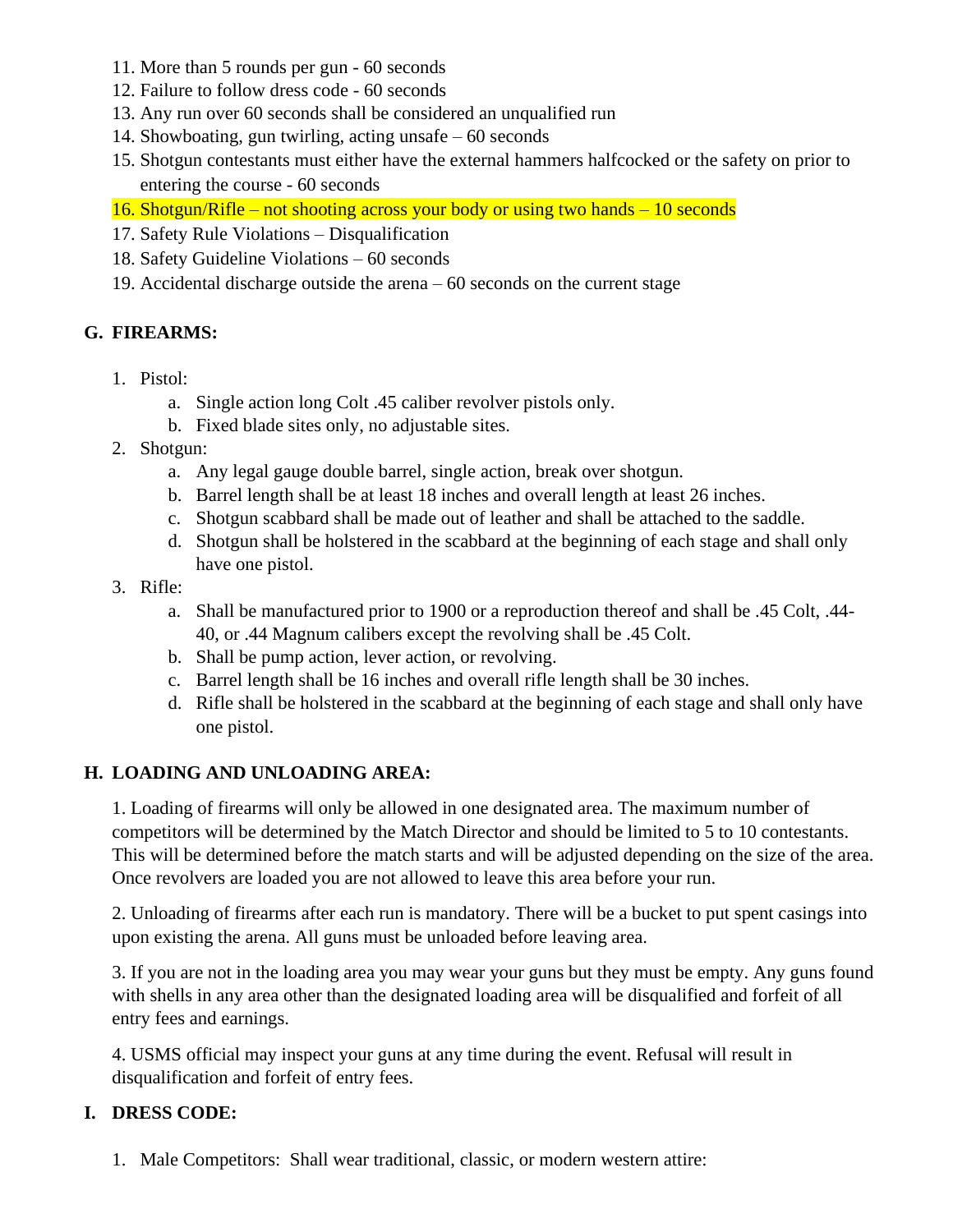- a. Long sleeve, button down, collared shirt, buttoned at the wrist
- b. Western style jeans
- c. Western style hat or helmet,
- d. Western style cowboy boots.
- 2. Women Competitors: May wear western attire
	- a. Long sleeve, collared shirt, buttoned at the wrist
	- b. Western Style Jeans
	- c. Western Style Hat or helmet
	- d. Western Style Cowboy boots
- 3. Women Competitors: May wear classic 19th century period style skirt or dress.
	- a. Short sleeves are allowed that extend beyond the point of shoulder.
	- b. Hats are not required if wearing the full-length, full skirt or dress.
	- c. Split skirts are considered trousers, Western style hat is required.
	- d. Victorian-style lace-up shoes or western style cowboy boots.
- 4. Buckaroo boy competitors shall follow the requirements for Male competitors.
- 5. Buckaroo girl competitors shall follow the requirements for Women competitors.
- 6. Chaps and chinks are optional.
- 7. USMS recommends every competitor to wear a helmet but is not required. Competitors may substitute and use a helmet when a western style hat is required.
- 8. Ball caps, t-shirts, and sneakers are not allowed for competition.

# **J. POINTS:**

Points will be tracked by region.

Points will be tracked by horse and rider team (excluding Buckaroos).

#### **1. Pistol Points**

Points will be accrued per stage at each event. A contestant will earn a minimum of one point per stage at all events. The points earned will correspond to the D in which they place. Contestants will earn an additional point for every contestant they place higher than. If a penalty is assessed, contestant will earn one point for that stage.

#### **2. Shotgun/Rifle Points**

Points will be accrued per stage at each event. A contestant will earn a minimum of one point per stage at all events. The points earned will correspond to the D in which they place. Contestants will earn an additional point for every contestant they place higher than. If a penalty is assessed, contestant will earn one point for that stage.

#### **3. Buckaroo Points**

Points will be accrued per stage at each event. A contestant will earn a minimum of one point per stage at all events. Contestants will earn an additional point for every contestant they place higher than. Points will be tracked by the rider only.

# **K. ENTRIES:**

1. USMS reserves the right to refuse entry to any person.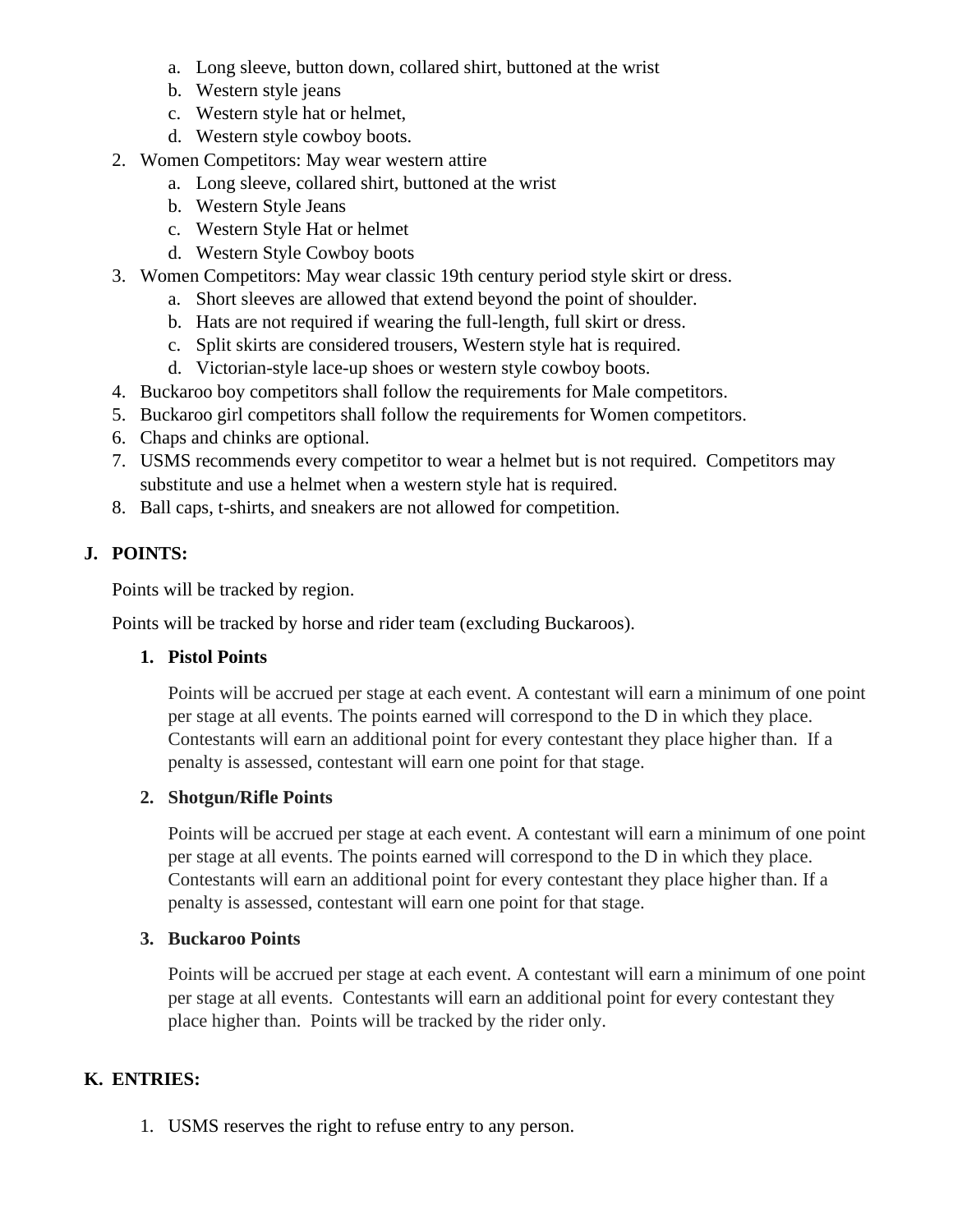- 2. All entry and grounds fees must be paid one hour prior to the start of the event. If entry isn't paid, they will be taken out of the draw.
- 3. Points shall be tracked by horse and rider team. It is the responsibility of the contestant to notify the Match Director if a contestant decides to ride a different horse other than the one entered.
- 4. Contestants may enter multiple horses. Each entry stands alone. Points and earnings will not be added together from multiple horses to determine prizes. When entering multiple horses, contestant shall draw to determine which horse goes first in the go order. When entering multiple horses, each horse and rider combination stands alone. All fees apply per entry. Buckaroos can only enter one horse.
- 5. 50% fee for all returned checks plus all bank fees. These must be paid before allowed to enter any event.
- 6. Clean shooter optional pot entry fee is \$20 per day at all corporate events. Contestants must complete all stages penalty free under 60 seconds per stage to be eligible for payout.
- 7. Competitor shall be penalty free to be eligible for stage payout.
- 8. All pistol USMS events shall be done using the clean shooter 4D format. At the conclusion of each stage, the number of clean shooters is divided by 4 (rounded down), therein establishing the 4Ds.
- 9. All rifle and shotgun USMS events shall be done using a 2D format. At the conclusion of each stage, the number of clean shooters is divided by 2 (rounded down), therein establishing the 2Ds.
- 10. USMS will place any shooter that is working the event in the go order. Check the go order once posted and know where you need to be and be ready when you are called. You will be called three times then you are considered a no show and will receive 60 seconds.
- 11. Time-onlys will be run after the main match and shall be paid prior to the run.
- 12. Buckaroos compete free of charge at all USMS Corporate events. Local clubs may charge an entry fee.
- 13. Stage patterns shall be posted 12 hours prior to the event.
- 14. Pre entries will be taken starting at a designated time per event.
- 15. Anyone paying at the event with a debit/credit card will be subject to a 4% fee.
- 16. All horses competing in USMS must have a current 12-month coggins.
- 17. Results will be announced and posted at the end of each day. If you are not attending the next day shoot and have won money, inform the Match Director to receive your check.
- 18. All contestants are responsible for their own personal safety and you are responsible to read and follow these rules.

# **L. PAYOUTS:**

Pistol:

- $1 35$  Entries pays 2 spots per D, per stage
- $36 55$  Entries pays 3 spots per D, per stage
- $56 75$  Entries pays 4 spots per D, per stage
- $76 100$  Entries pays 5 spots per D, per stage
- Add 1 payout spot per D for every 25 entries after 100

#### Rifle & Shotgun:

•  $1 - 5$  Entries – pays 1 spot, per stage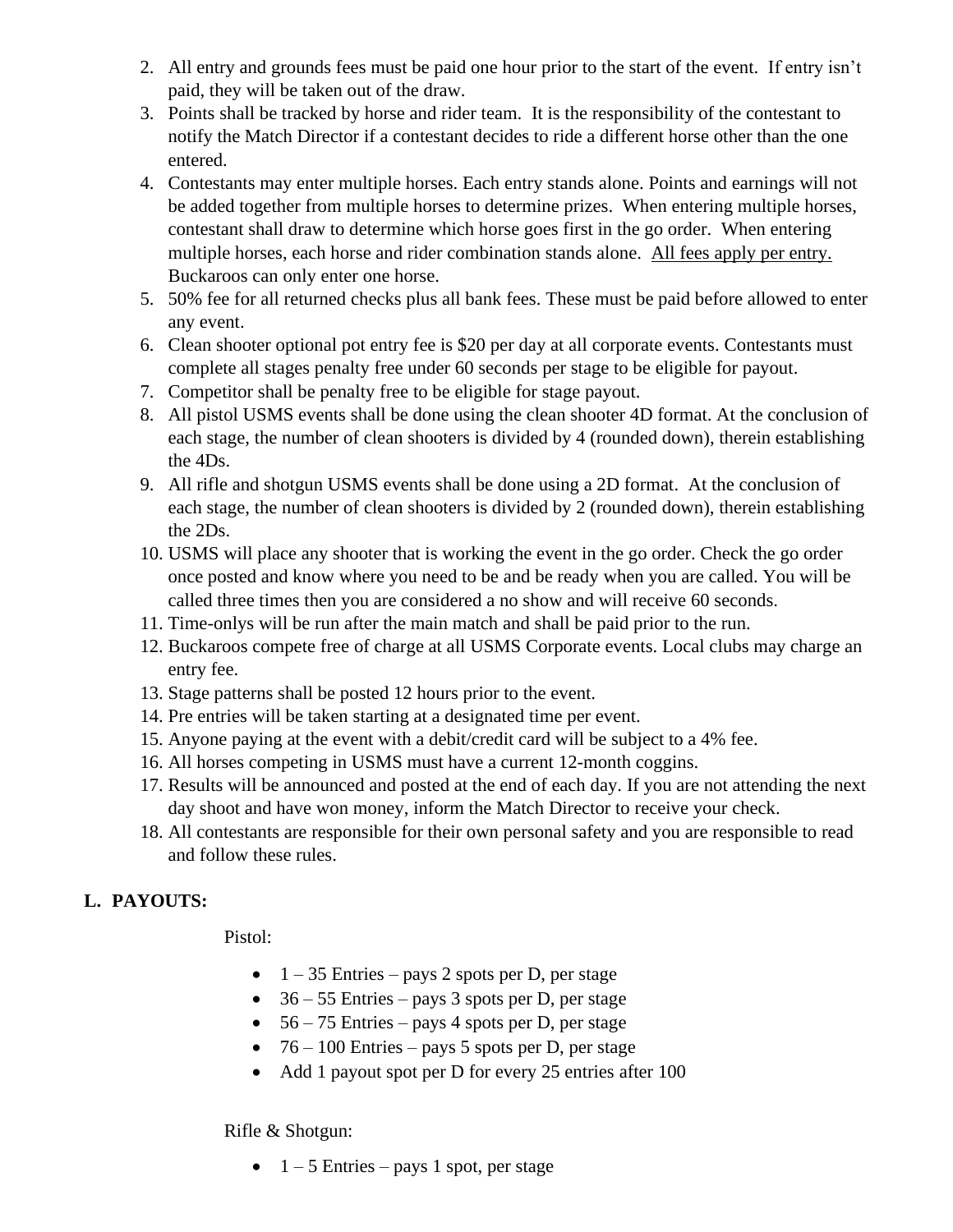- $6 12$  Entries pays 1 spot per D, per stage
- $13 24$  Entries pays 2 spots per D, per stage
- 25 36 Entries pays 3 spots per D, per stage
- Add 1 payout spot per D for every 12 entries after 36

#### **Showdown**

- Points from all completed stages prior to the showdown, will qualify the top 12 in each D.
- If there is a tie between the  $12<sup>th</sup>$  and  $13<sup>th</sup>$  qualifier, the tie breaker will be decided by the overall fastest time with penalties on qualifying stages.
- If there's less than 49 entries, there will be no qualification process.
- Competitor shall be penalty free to be eligible for stage payout.
- Competitor shall ride the horse they qualify on, no exceptions.
- Payout will be structured on a 4D format.
- $1 48$  Entries pays 2 spots, per D
- $49 60$  Entries pays 3 spots per D
- Add 1 payout spot per D for every 12 entries after 60

### **The Shootout**

- No Entry Fee
- The Shootout stages will be ran at the end of the event.
- **Pistol Shootout**: Times from your main match stages, including penalties, will qualify the top 20 overall for the pistol shootout.
- **Shotgun Shootout:** Times from your main match stages, including penalties, will qualify the top 10 overall for the shotgun shootout.
- **Rifle Shootout**: Times from your main match stages, including penalties, will qualify the top 10 overall for the rifle shootout.
- Top 3 awarded payout.
- Competitor shall be penalty free to be eligible for stage payout.
- Competitor shall ride the horse they qualify on, no exceptions.

#### **Senior Side Pot**

- Must be 60 or older to be eligible for entry.
- Times will be taken from the main match stages.
- Payout will be structured on a 2D format.
- Competitor shall be penalty free to be eligible for stage payout

# **Shotgun/Rifle**

- Contestant must be entered in the main match before entering in Shotgun or Rifle.
- Contestant may enter multiple horses. Additional horses do not have to be entered in the main match.
- Revolving rifle competitors will not compete against lever and pump action rifles. In the event that there are 5 or more competitors signed up for revolving rifle, they will have their own class.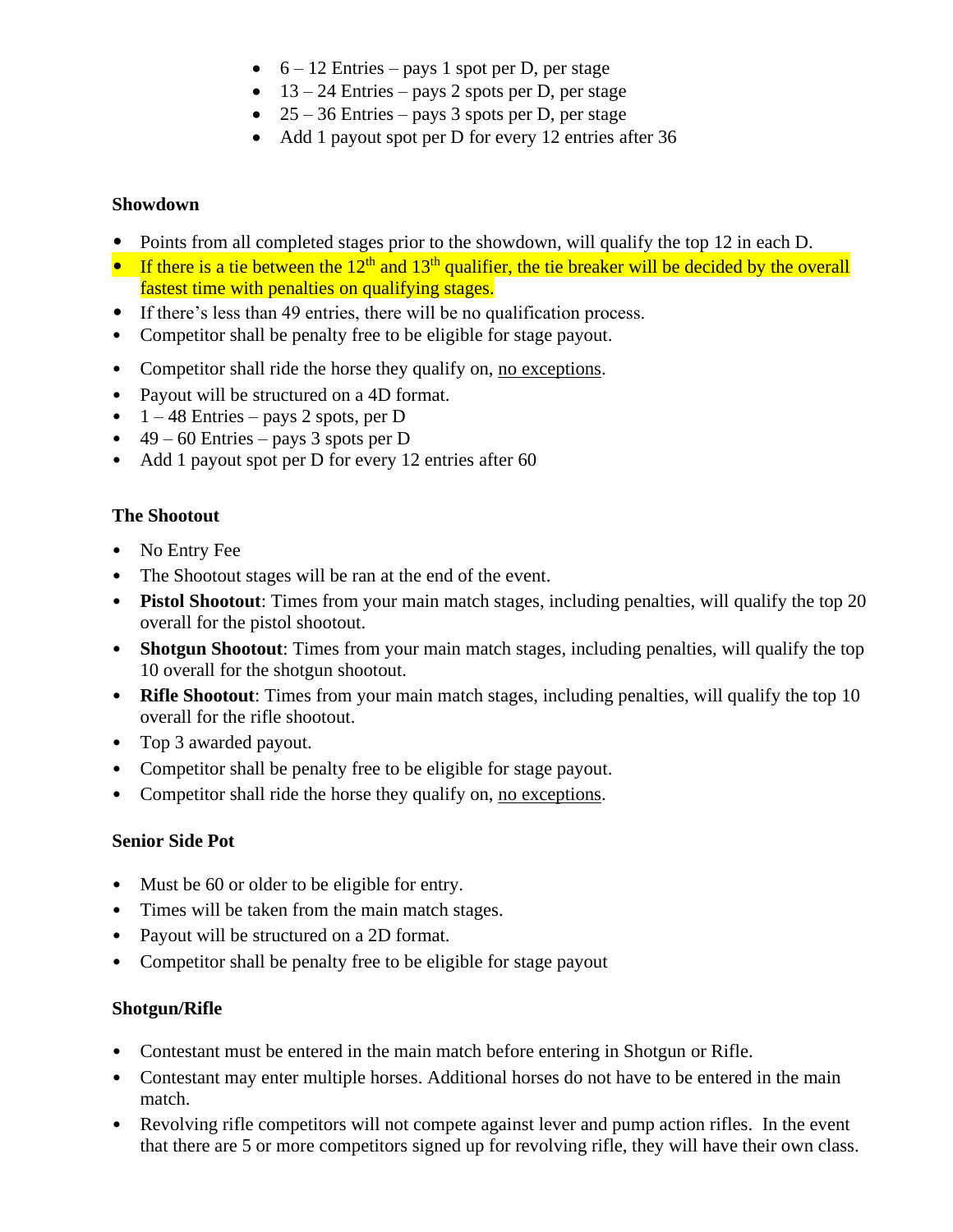- Payout will be structured on a 2D format.
- Competitor shall be penalty free to be eligible for stage payout
- In the event that no one shoots clean at a corporate event on stage 1, the money will roll to stage 2. If no one shoots clean on stage 2, the money rolls to the finals showcase. If no one shoots clean in the showcase, the top 3 places will be paid regardless.
- In the event that no one shoots clean at a club event, it is up to the Match Director to pay out as they see fit but the money must be paid out in that event. Cannot roll over to another event.
- Failure to shoot across your body while engaging the targets shall result in a 10 second procedural.
- In the event the competitor does not shoot across their body, both hands shall be on the firearm while engaging the targets.

### **M. USMS World Finals & Nationals**

- 1. All Around Winner: Competitor shall enter shotgun or rifle to be eligible for the All-Around Buckle. Points will be taken from each class to determine the winner. 1 point will be awarded for each eligible competitor you place above. An eligible competitor is entered in an additional class. Pistol points will be earned based on the overall placing after all stages. Points from all three classes will be added together to award the All-Around winner.
- 2. Shotgun & Rifle Divisional Winners: Points will be accrued per stage and in the finals showcase. The points earned will correspond to the D in which they place. At the end of the event, the competitor with the highest number of points in each division will be awarded the divisional high point buckle.
- 3. Pistol Divisional Winners: Points will be accrued per stage. The points earned will correspond to the D in which they place. Contestants will earn an additional point for every contestant they place higher than. If a penalty is assessed, contestant will earn one point for that stage. At the end of the event, the competitor with the highest number of points in each D will be awarded the divisional high point buckle.
- 4. The USMS Finals are a clean slate, no points shoot. All members must earn a minimum of 250 points to be eligible to attend the USMS Total Feeds World Finals. All points earned in each D added together determines your point total. Points will be awarded until the last weekend of May. Events after this weekend will go towards the next season. After contestant qualifies, he/she may bring the horse of their choice. Qualified competitors entering only one horse, horse does not have to be qualified. Any competitor entering multiple horses, all horses must be qualified.

# **N. RANGE MASTER:**

- 1. Shall pass the USMS Range Master test with a passing grade of 80% before he or she is allowed to post as Range Master.
- 2. Shall be at least 18 years of age.
- 3. Shall study the selected courses with the Match Director to make sure they are suitable and safe for each arena.
- 4. The Match Director for each event shall select an appeals committee with one alternate. This should consist of experienced shooters.
	- a. Appeals board shall consist of 3 competitors and 1 alternate. This board shall dispel all controversy regarding any calls made by the Range Master or any rules questioned.
- 5. Range Master will make sure courses are set up properly, all gates are closed, course has 10 inflated targets, and timer is working.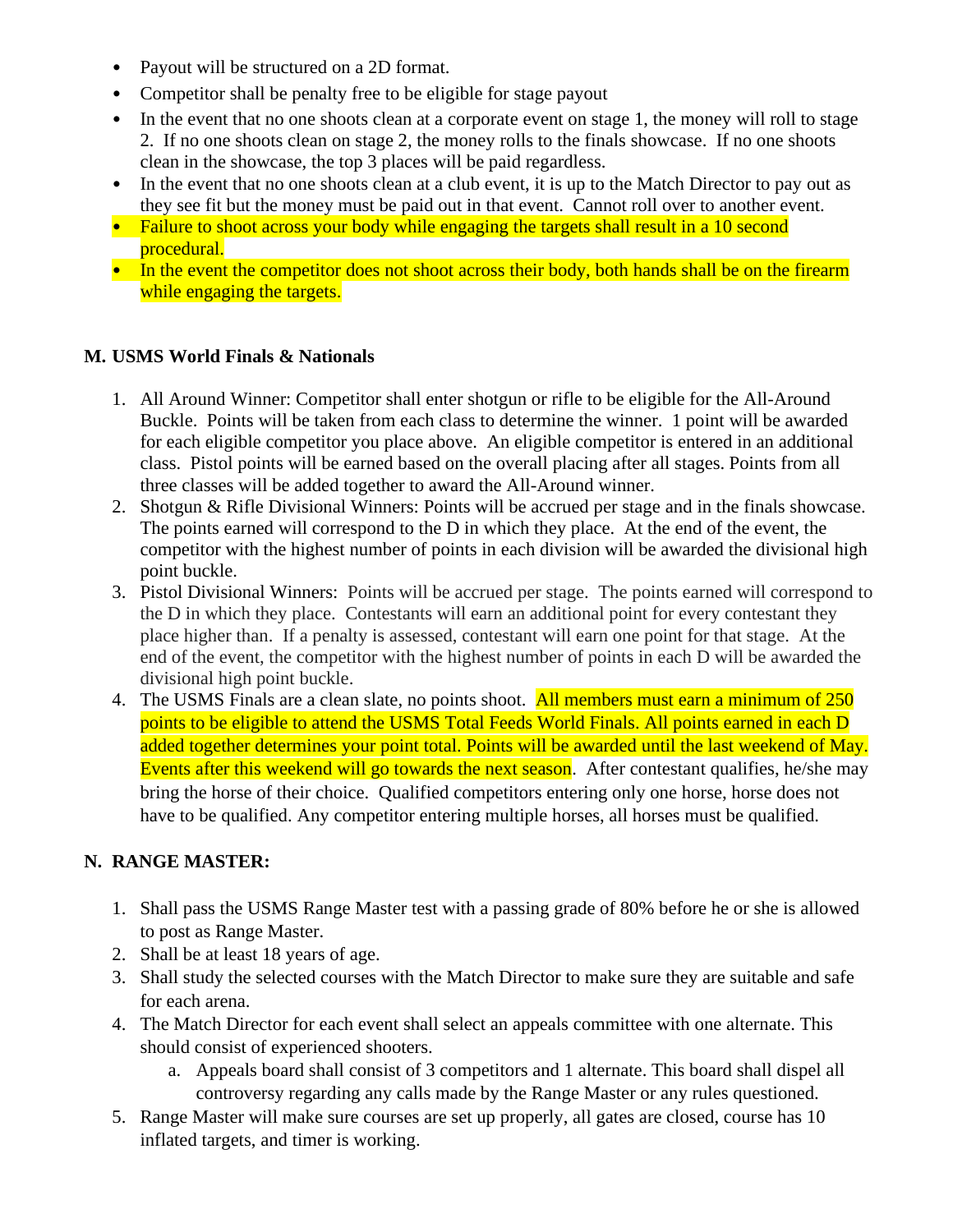- 6. When available a red-light green-light will be used. Range Master will turn it from red to green when the course is ready to be engaged.
- 7. When the light system is not available the Range Master will raise his/her arm, flag indicating the course is ready to be engaged.
- 8. If you run on a red light or the Range Master has not cleared the course, you will be given a 60 second penalty.
- 9. Range Master determines how many penalties or procedurals have occurred during a run
- 10. Range Master will determine any re-rides.
- 11. Range Master will determine any targets not broken by gun fire.
- 12. Range Master is in control of the arena during competition.
	- a. If a competitor is mistreating their horse in the arena, the Range Master shall ask the competitor to leave the arena and give them a 60 second penalty.
- 13. Range Masters are not to be engaged in conversation by contestants. If a competitor approaches, you should politely ask them to speak with the Match Director.
	- a. Contestant wishing to protest the Range Master's call, must present the protest to the Match Director.
	- b. Only contestants entered in the event are allowed to protest and must provide a \$50 protest fee. In the event that the call is overturned by the appeals board, the fee will be refunded.

# **O. CLUB AFFILIATION**:

- 1. Club membership \$200.00 good from June to June.
- 2. Event financial statements shall be postmarked within 5 business days or will be subject to a 10% fine.
- 3. The United States is broken into 6 regions: Northwest, North Central, Northeast, Southwest, South Central, and Southeast. Canada will be 1 region.
- 4. Regional high point champions will be acknowledged at the Total Feeds World Finals. High point champions will be calculated by points accumulated in all D's. 7 Champions will be awarded.
- 5. Corporate will approve all club memberships.
- 6. No clubs may have a match within 4 hours of another club on the same dates.
- 7. No clubs may have a match within 4 hours of another association major event on the same dates.
- 8. Clubs must submit all documents for a match 30 days prior to the event for approval.
- 9. Clubs must send \$10 per main match entry to the corporate office with match results.
- 10. Clubs offering \$5000 dollars of added money or prizes that total over \$5000 in value are eligible for double points. (zero payback shoots are excluded)
- 11. Clubs offering \$7500 dollars of added money or prizes that total over \$7500 in value are eligible for triple points. (zero payback shoots are excluded)

# 12. USMS Corporate events will be 5X the points.

13. Clubs shall only use USMS certified blanks for all affiliated events, clinics, and practices. Visit the USMS website for a list of certified blanks providers.

# **P. CANCELLATION POLICY:**

- 1. Credit: If a competitor decides not to attend an event they have paid for, a credit can be applied to their account without penalty.
- 2. Refund: If a competitor decides not to attend an event they have paid for, a refund can be issued (upon request) and will access a 5% fee based on the total refund amount.